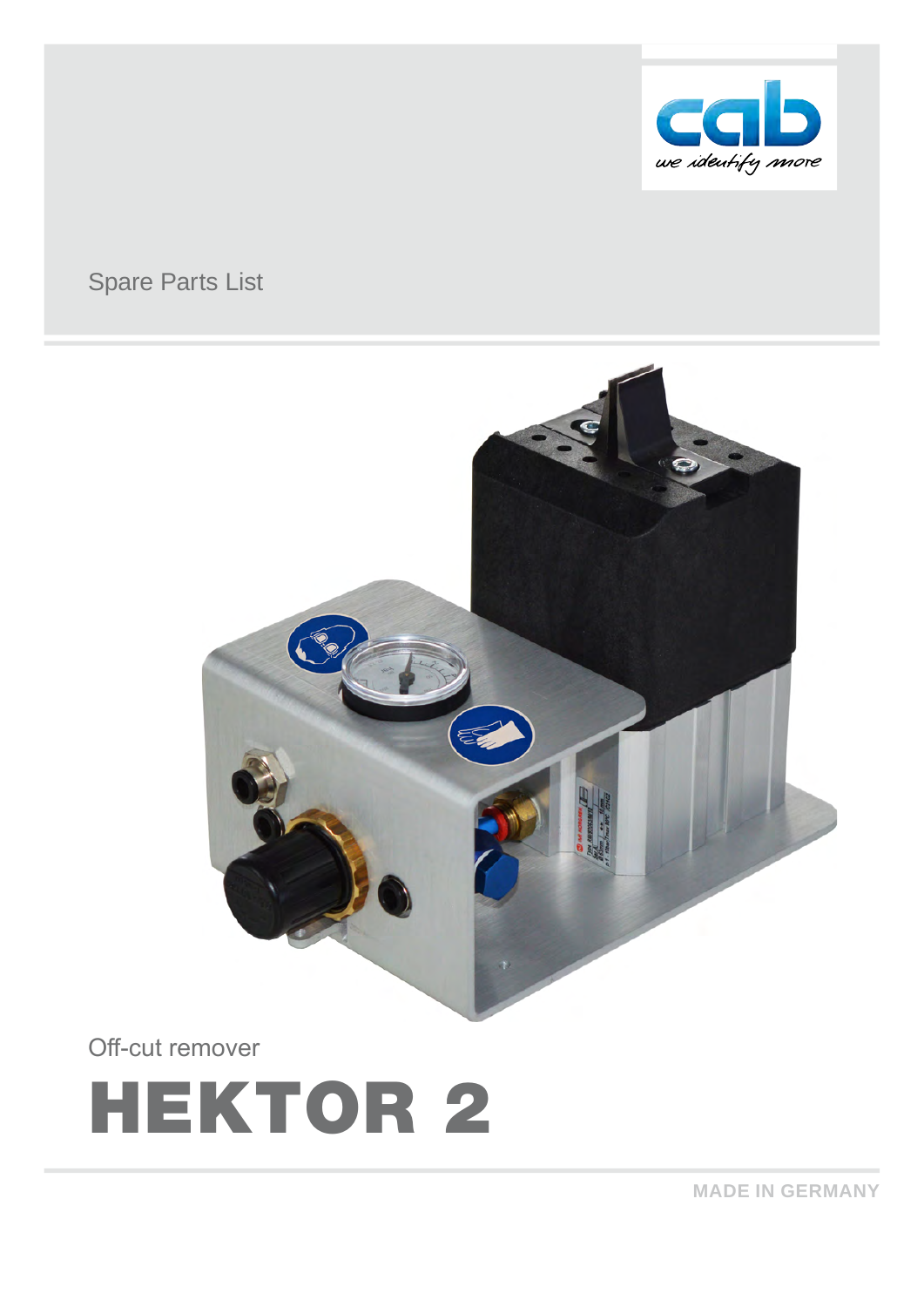### **2 2 Spare parts list for the following products**

| Hektor 2 |
|----------|
|          |

**Edition:** 03/2022 - Part.-No.: 9003787

#### **Copyright**

This documentation as well as translation hereof are property of cab Produkttechnik GmbH & Co. KG.

The replication, conversion, duplication or divulgement of the whole manual or parts of it for other intentions than its original intended purpose demand the previous written authorization by cab.

#### **Editor**

Regarding questions or comments please contact cab Produkttechnik GmbH & Co. KG.

#### **Topicality**

Due to the constant further development of our products discrepancies between documentation and product can occur. Please check www.cab.de for the latest update.

#### **Terms and conditions**

Deliveries and performances are effected under the General conditions of sale of cab.

### **Table of Contents**

**Germany cab Produkttechnik GmbH & Co KG** Karlsruhe Phone +49 721 6626 0 *[www.cab.de](http://www.cab.de)*

France **cab Technologies S.à.r.l.** Niedermodern Phone +33 388 722501 *[www.cab.de/fr](http://www.cab.de/fr)*

USA **cab Technology, Inc.** Chelmsford, MA Phone +1 978 250 8321 *[www.cab.de/us](http://www.cab.de/us)*

Mexico **cab Technology, Inc.** Juárez Phone +52 656 682 4301 *[www.cab.de/es](http://www.cab.de/es)*

Taiwan **cab Technology Co., Ltd. Taipei** Phone +886 (02) 8227 3966 *[www.cab.de/tw](http://www.cab.de/tw)*

China **cab (Shanghai) Trading Co., Ltd.** Shanghai Phone +86 (021) 6236 3161 *[www.cab.de/cn](http://www.cab.de/cn)*

Singapore **cab Singapore Pte. Ltd.** Singapore Phone +65 6931 9099 *[www.cab.de/e](http://www.cab.de/en)n*

South Africa **cab Technology (Pty) Ltd.** Randburg Phone +27 11 886 3580 *[www.cab.de/za](http://www.cab.de/za)*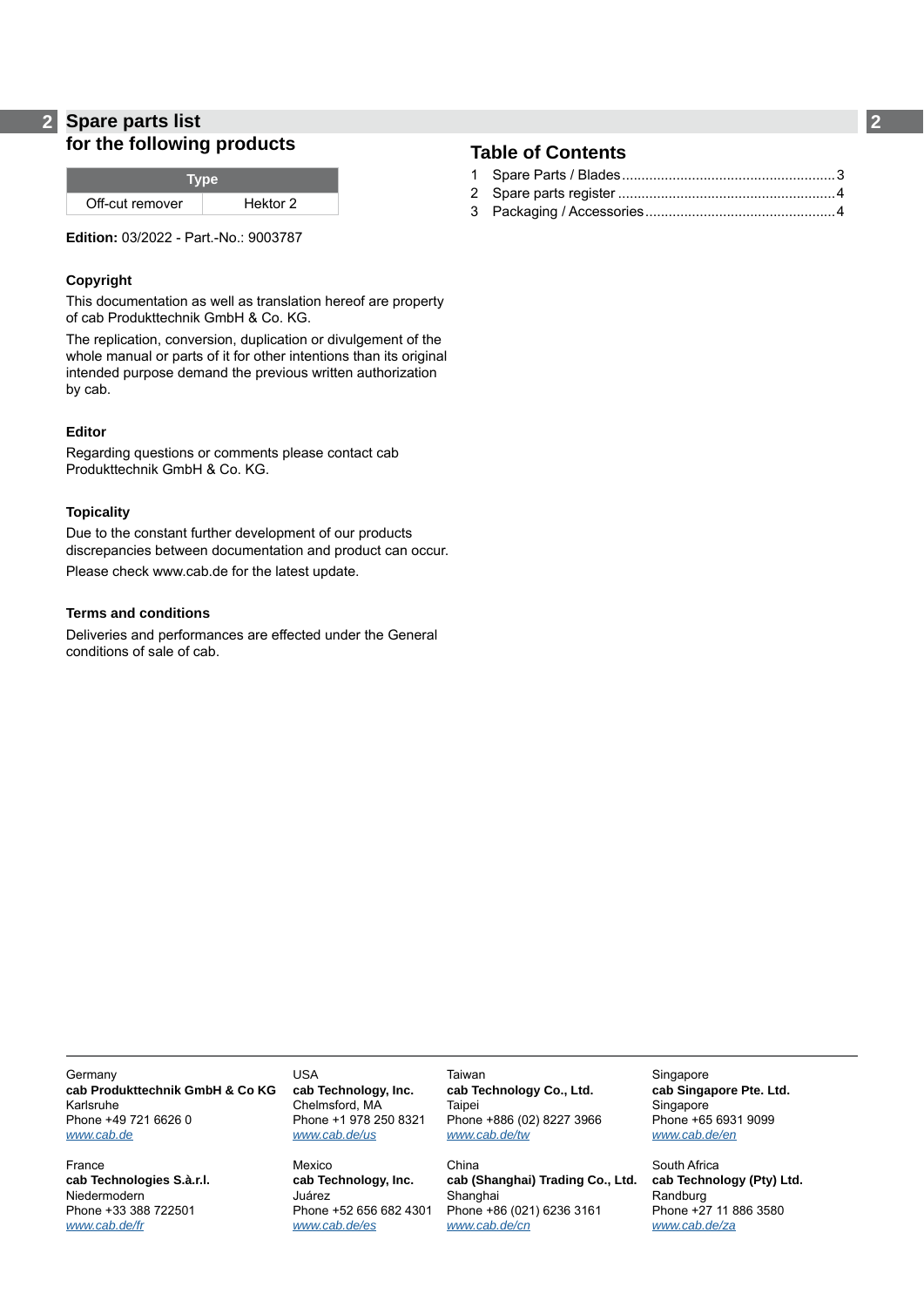## <span id="page-2-0"></span>**1 Spare Parts / Blades 3**

| No.            | Part-No.    | <b>Description</b>  | PU | <b>Note</b> | Serial No. |    |
|----------------|-------------|---------------------|----|-------------|------------|----|
|                |             |                     |    |             | from       | to |
|                | 5902159.001 | Screw DIN912-M5x12  | 10 |             |            |    |
| $\overline{2}$ | 8932171.001 | Matrix              | 1  |             |            |    |
| 3              | 8932188.001 | Holder              |    |             |            |    |
| 4              | 8932102.001 | Adapter             | 1  |             |            |    |
| 5              | 5902002.001 | Screw DIN912-M4x10  | 10 |             |            |    |
| 6              | 8914737.001 | Adapter             | 1  |             |            |    |
| $\overline{7}$ | 8914736.001 | Short Lift Cylinder |    | A           | 6447       |    |
| 8              | 5907851.001 | Push In Connection  | 1  |             |            |    |
| 9              | 8932182.001 | <b>Baseplate</b>    | 1  |             |            |    |
| 10             | 5902362.001 | Screw DIN7991 M6x70 | 10 |             |            |    |
| 11             | 8932697.001 | <b>Baseplate</b>    |    |             |            |    |

| No. | Part-No.    | <b>Note</b><br>PU<br><b>Description</b> |    |  |      | Serial No. |
|-----|-------------|-----------------------------------------|----|--|------|------------|
|     |             |                                         |    |  | from | to         |
| 12  | 5903520.001 | Washer DIN7349-4.3                      | 10 |  |      |            |
| 13  | 5902034.001 | Screw DIN7985-M4x8                      | 10 |  |      |            |
| 14  | 5905465.001 | Push-in/threaded Fitting M14x1          |    |  |      |            |
| 15  | 5905427.001 | Pressure Regulator                      | 1  |  |      |            |
| 16  | 8932979.001 | Tube                                    | 1  |  |      |            |
| 17  | 8932978.001 | Tube                                    |    |  |      |            |
| 18  | 5905423.001 | Push-in/threaded Fitting                | 1  |  |      |            |
| 19  | 5905256.001 | Threaded L-Fitting                      | 1  |  |      |            |
| 20  | 8933516.001 | Foot Switch                             | 1  |  |      |            |
| 21  | 8932961.001 | Tube                                    | 1  |  |      |            |
| 22  | 8914738.001 | Add-On Ki                               |    |  |      |            |

A In case of changing on devices with serial number under 6447 order Add-On Kit (22) and change the parts complete





| <b>Blade</b><br>ă<br>`深<br>1<br>$\frac{1}{20}$ | ۰<br>28<br>ဖြံ့<br>$\overline{20}$ | groove<br>Milled<br>width | Blade width | Blade length | Cutting length | Solder side free<br>components<br>눙 | groove<br>Milled<br>length | Off-cut width |
|------------------------------------------------|------------------------------------|---------------------------|-------------|--------------|----------------|-------------------------------------|----------------------------|---------------|
| Part no.                                       |                                    | A                         | B           | $\mathsf{C}$ | D              | Е                                   | F                          | G             |
| 8932137.001                                    | Blade 1,5 T                        | $\geq 1.5$                | 1.35        | 17.2         | 4.7            | >19                                 | >19                        | 3             |
| 8932138.001                                    | Blade 2,0 T                        | $\geq 2.0$                | 1.85        | 17.2         | 5.2            | >19                                 | >19                        | 3             |
| 8932191.001                                    | Blade 2,4 T                        | $\geq 2.4$                | 2.25        | 18           | 5.7            | >19                                 | >19                        | 3             |
| 8932139.001                                    | Blade 2,5 T                        | $\geq 2.5$                | 2.35        | 18           | 5.7            | >19                                 | >19                        | 3             |
| 8932144.001                                    | Blade 3,0 T                        | $\geq 3.0$                | 2.85        | 18           | 5.7            | >19                                 | >19                        | 2.5           |
| 8932122.001                                    | Blade 1,5L                         | $\geq 1.5$                | 1.35        | 12           | 4.7            | >15                                 | >13                        | 3             |
| 8932123.001                                    | Blade 2,0L                         | $\geq 2.0$                | 1.85        | 12           | 5.2            | >15                                 | >13                        | 3             |
| 8932141.001                                    | Blade 2,4L                         | $\geq 2.4$                | 2.25        | 12           | 5.7            | >15                                 | >13                        | 3             |
| 8932124.001                                    | Blade 2,5L                         | $\geq 2.5$                | 2.35        | 12           | 5.7            | >15                                 | >13                        | 3             |
| 8932125.001                                    | Blade 3,0L                         | $\geq 3.0$                | 2.85        | 12           | 5.7            | >15                                 | >13                        | 2.5           |